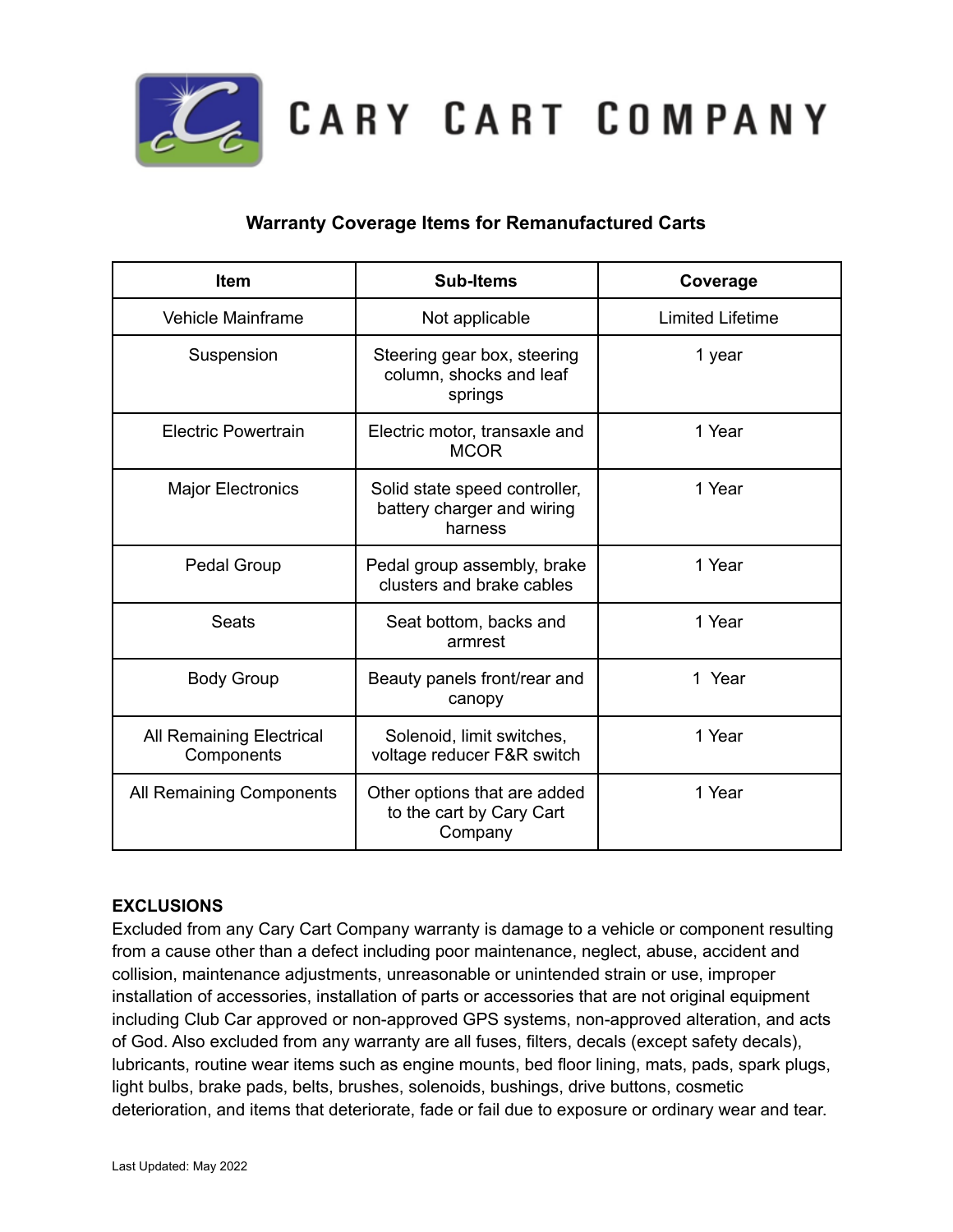

CARY CART COMPANY

The provisions of this limited warranty shall not apply to failure due to the following conditions:

- **● Batteries**
	- $\circ$  Improper charging of a vehicle due to the use of a battery charger model not approved by Club Car for use with the vehicle.
	- Use of water in batteries, including tap water, that contains impurities. Distilled water or a properly maintained, Club Car approved battery water deionizer and filter system must be used to ensure water quality.
	- Abuse such as overcharging, undercharging, improper fluid levels, loose wiring and fasteners, or rusted or corroded hardware.
	- Use of energy management systems that do not allow a minimum of 12 hours of charge time to assure proper charging.
	- Use of any accessories that do not draw power off the complete system voltage.
	- Neglect, breakage, freezing, fire, explosion, wreckage, melted terminal posts, the addition of any chemical, or the operation of the battery in an uncharged condition (below half charge 1.200 specific gravity); the installation of the batteries in reverse or recharging in reverse, breakage of containers, covers, or terminal post, or batteries used in applications for which they were not designed.
	- $\circ$  A battery damaged by a defective charger or batteries in vehicles that do not receive proper charging.
	- $\circ$  A vehicle not having an operational charger on a circuit that has the parameters specified in the vehicle operator's manual (the number of operational chargers must equal the number of operational vehicles), or use of an unapproved algorithm.
- Lack of proper maintenance such as preventive maintenance checks, proper rotation of vehicles in a fleet application, maintaining proper tire pressure and alignment and tightening loose wire connections as outlined in the operator's manual.
- Damages caused by improper installation of the component.
- Failed semiconductor parts such as diodes and fuses that are vulnerable to electrical overloads (including lightning) beyond the control of Cary Cart Company.
- Damaged charger AC and DC cord set with plug, which is a wear item and subject to user abuse. Without limiting the generality of the foregoing in any way, and as part of its limited warranty exclusion, Cary Cart Company does not warrant that its vehicle or components such as batteries, computer, controller or electrical device are suitable for use in any application other than in its products. As in the use of any vehicle, batteries, computer, controller or electrical device, a prudent owner will read and study the operator's manual, the operator instructions and the warning labels; and will exercise due care in working on or around vehicles, batteries or electrical devices. Transportation expenses for warranty services are also excluded from this warranty.